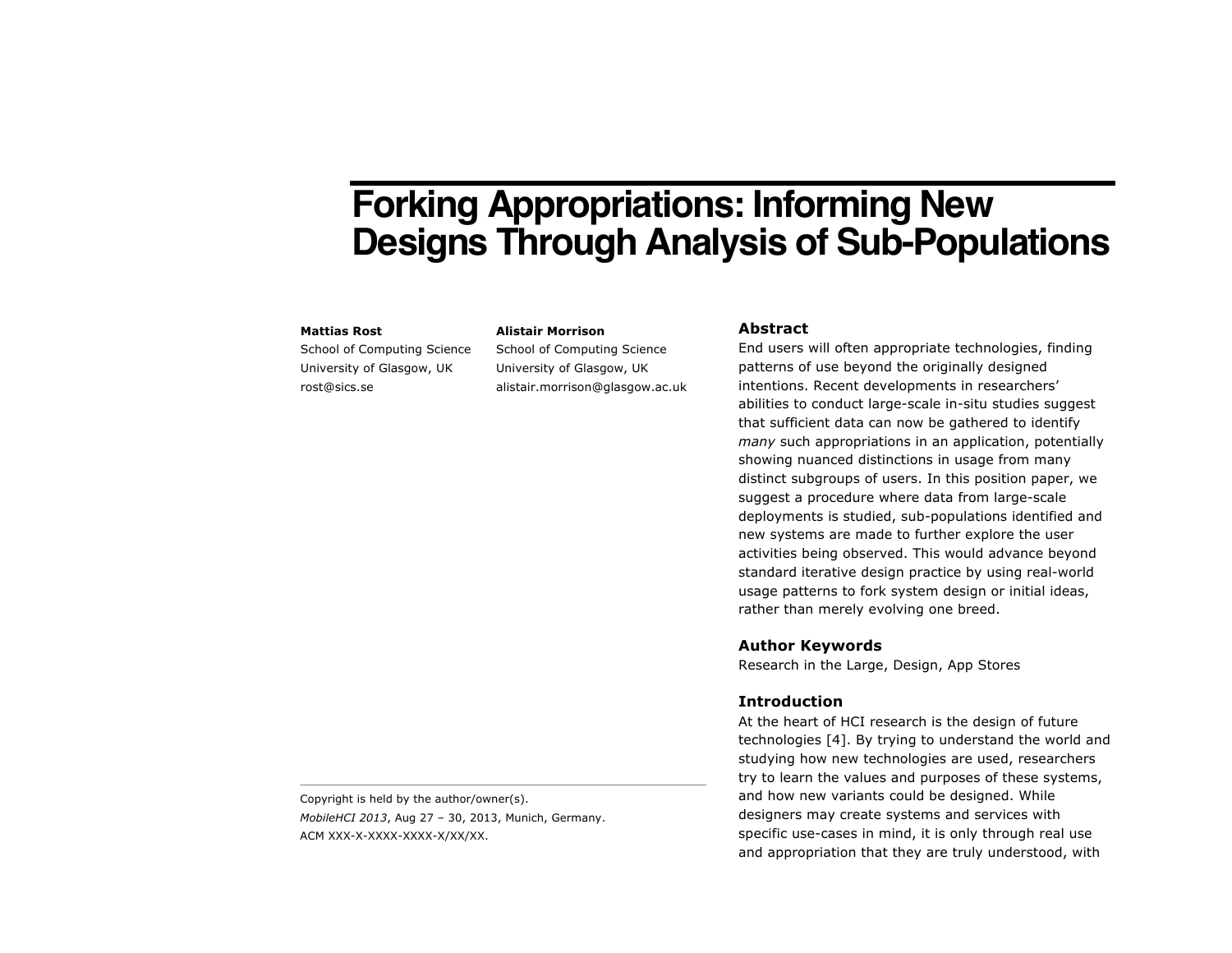unintended aspects of the system perhaps being adopted to a large extent. Therefore it is only through observations and analysis of usage in naturalistic settings that the true nature of a system or service can be learned.

HCI researchers acknowledge that this phenomenon of appropriation is not something which designers should shy away from or try to 'fix', but is something that should be embraced. For example, Dix writes about why we should design *for* appropriations [3] and sets out design guidelines for systems that support appropriation. Similarly Barkhuus and Polichar study how smartphones in general are appropriated, because of their openness and configurability [1].

So far, little focus has been given to these appropriations beyond merely observation. This position paper discusses theories and practices by which patterns of appropriation might be identified, perhaps among different sub-populations of users, and how the study of these patters might generate several new system ideas and inform future designs.

## **Appropriation 'in the wild'**

In order to discover cases of appropriation, researchers stress the importance of studying systems in-situ [11]. Lab-based evaluations may aid in the uncovering of usability issues, but it is use of technology in everyday settings and real-world contexts that best foster the emergence of new or unintended forms of usage.

There are many different ways in which apps have been studied in-situ, or 'in the wild'. One method is to deploy a system to local participants who will use it for a period of time. The use is observed using ethnographic

methods and the participants are interviewed afterwards. An alternative is to conduct large-scale deployments where the system is deployed to a large set of users through available distribution channels such as app stores or web sites [2]. Studies of apps conducted in such a way have been shown to attract hundreds of thousands of downloads [7], with mobile software sending back log data that can be analysed to get an understanding of how people are using the system.

Such large-scale methods offer the opportunity to gather vast amounts of data from many different situations, user demographics and purposes. However, a challenge arises in understanding *why* users are behaving in certain ways. Therefore, a hybrid method have been proposed where a local trial is run together with a large scale trial in order to verify results from the large-scale trial and to get a deeper and richer understanding [9].

So far, many of these in-situ studies have focused on evaluating systems, as well as iteratively improving and 'perfecting' a system design through established software engineering and design processes. Such procedures have proven successful in learning about and improving existing products, but there has been less exploration on their potential for generating *new* ideas. While most system evaluation papers in HCI come with design guidelines, they are exclusively about guidelines for systems much like the technology being evaluated. Here we propose a way of using large-scale deployments in order to generate new ideas and potentially new application domains.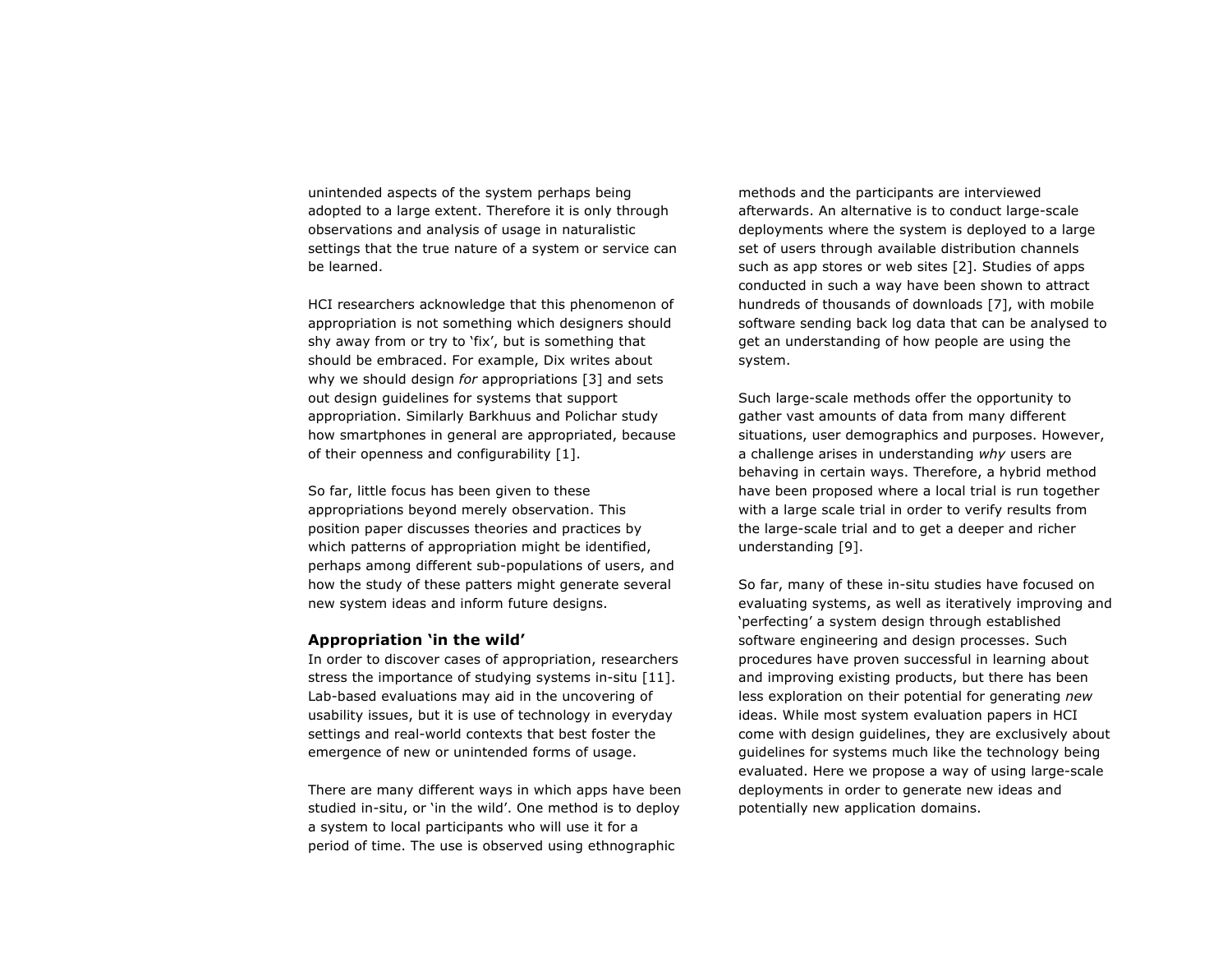#### **Ideation**

One model for describing ideation and design processes is Verplank's spiral (Figure 1). This process starts with a hunch. The hunch is explored with a hack to judge its feasibility. This turns into an idea from which a set of designs is proposed. One or more prototypes are built based on these designs and are then tested. Holmquist [6] proposed adopting this model for HCI research (where typically the cycle would culminate at the stage of identifying principles).

This original model states that the spiral may then recommence with a new hunch at any stage of the process. Here, we propose methods by which the evaluation through large-scale methods can fork new ideas from which completely new systems can be built. As the evaluation or testing phase can now be done through large-scale deployments, we are able to capture data of sufficient volume and content that more than one way of using the system can be observed. Therefore the testing phase is not simply refining a prototype or evaluating one idea, but a stage of a process by which many appropriations or classifications of usage can be observed.

Previous work on the analysis of usage logs has shown promising results in identifying different usage patterns [5][8]. We aim to continue this work to explore how this can be used to identify and study different kinds of use of an application, in order to spawn these new ideas. Through the sheer number of potential users, we envision that even marginal sub-populations will show up in the analysis, which is promising for a new type of ideation and systems research.

## **Why sub-populations?**

When studying software through large-scale methods, the typical approach has been to study how the system is used by the population of users as a whole. Usage is perhaps studied in terms of statistical numbers, summarised from the entire population's usage. In looking at data in this aggregated form, there is the risk that evaluators would lose much of the richness and diversity. Designers might identify the general use of an app – the most frequently occurring patterns of use as those they want to support, and consider the rest as edge cases or 'noise' in the statistics. Or they may attempt to make a compromise design solution that seeks to satisfy all aspects of usage but which is not perfectly tailored towards any of them.

Quantitative analysis methods might look at measures such as the frequency of feature use or 'average' use cases, trying to depict a picture of how an app is used in general. However, if the user base is composed of two very distinct subpopulations who use the system very differently, then making an aggregate picture of these two populations may create a picture of an 'average' user who is in neither camp.

Here we propose a method where we identify subpopulations of users, based on different classes of usage, and instead focus analysis on separate aggregates of these sub-populations. The intention would be to get separate analyses of each sub-group's use of the software, which together can then inform multiple re-designs of potentially multiple new products.

In terms of the diagram in Figure 1, our suggestion is that the 'test' phase incorporates classification and





Figure 1 Verplank's spiral illustrating a process for innovation.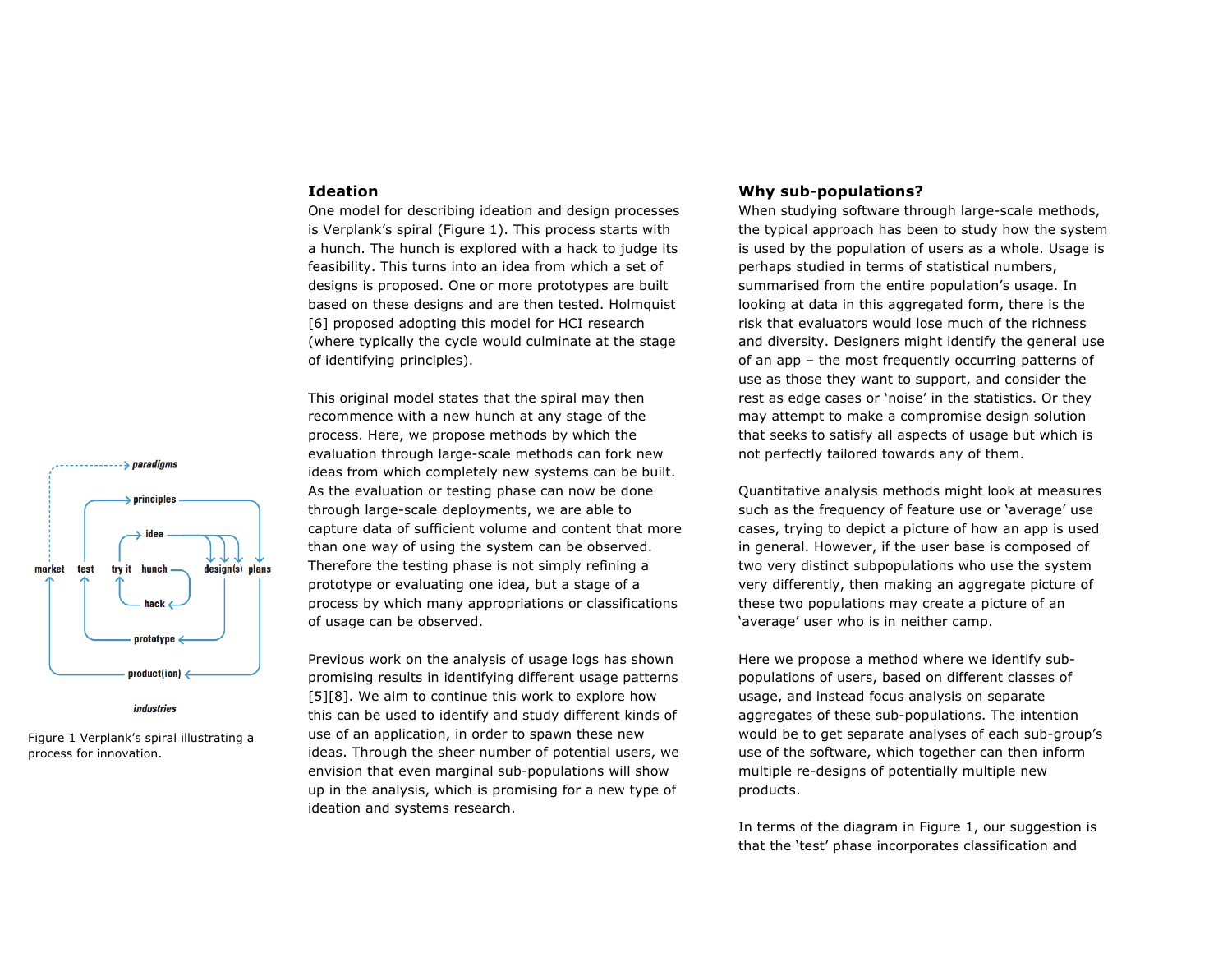clustering methods to identify subpopulations, perform analysis on each of these, and then potentially spin off several new clusters to advance new design ideas.

## **Forking appropriations**

To illustrate how this might be achieved in practice, consider an example of a feature-rich smartphone application. The system is deployed through an app store and usage data logs from thousands of users are fed back to the researchers. These logs will show how interactions from each individual, as well as aggregated accounts from the population of users as a whole.

In addition to population-wide trends, we will be able to identify *sub-*populations of users – distinct groups of users exhibiting particular usage patterns. These patterns could include groups making use of different subsets of the application's features, using the application in different contexts, using it for different purposes, or finding value or fun using it in unintended ways.

The procedure of identifying these groups might be achieved through methods of clustering, statistical classification or machine learning. For example, Morrison et al describe a process of multidimensional data analysis to cluster groups of users [8], while Higgs et al use machine learning techniques to identify different strategies employed in an iOS game, and go on to classify each user in terms of how their performance mixes the various styles [5]. Such classifications need not be entirely quantitative; through ethnographic-style evaluation methods they might be bolstered, amended, or deeper understanding might be fostered. As the scale of this user base

increases, we can imagine uncovering more and more nuanced ways that this system is being used.

Through this analysis process we would seek to identify new appropriations, and potentially new meaningful ways people come to use technology. We might identify usage patterns that are far removed from the envisioned goals of original design; far enough away that iterating or adding features to the existing app or system is inappropriate, but which suggest that they are more likely to be supported by a new product or service. Similarly, we might see features that are of obvious interest to one sub-population, but which are not heavily used by the majority of users, suggesting that the population as a whole might be better serviced by two separate apps.

We are not claiming that there is anything novel in the process of changing strategies, or pursing new ideas beyond the original intentions. We also acknowledge that this is relatively common current commercial practice, with startup companies especially exhibiting willingness for pivoting or changing the focus of their business [10]. We note however that these cases have often been serendipitous, with new ideas being 'stumbled upon', or new directions being sought out in response to a failing plan. Here we are proposing instead that the design process begins with the intention of forked appropriations in mind. We are working towards methods to specifically achieve this aim, and want to formalise the process of finding these opportunities.

## **Discussion and challenges**

When doing iterative design processes, systems evolve, and the end result may differ substantially from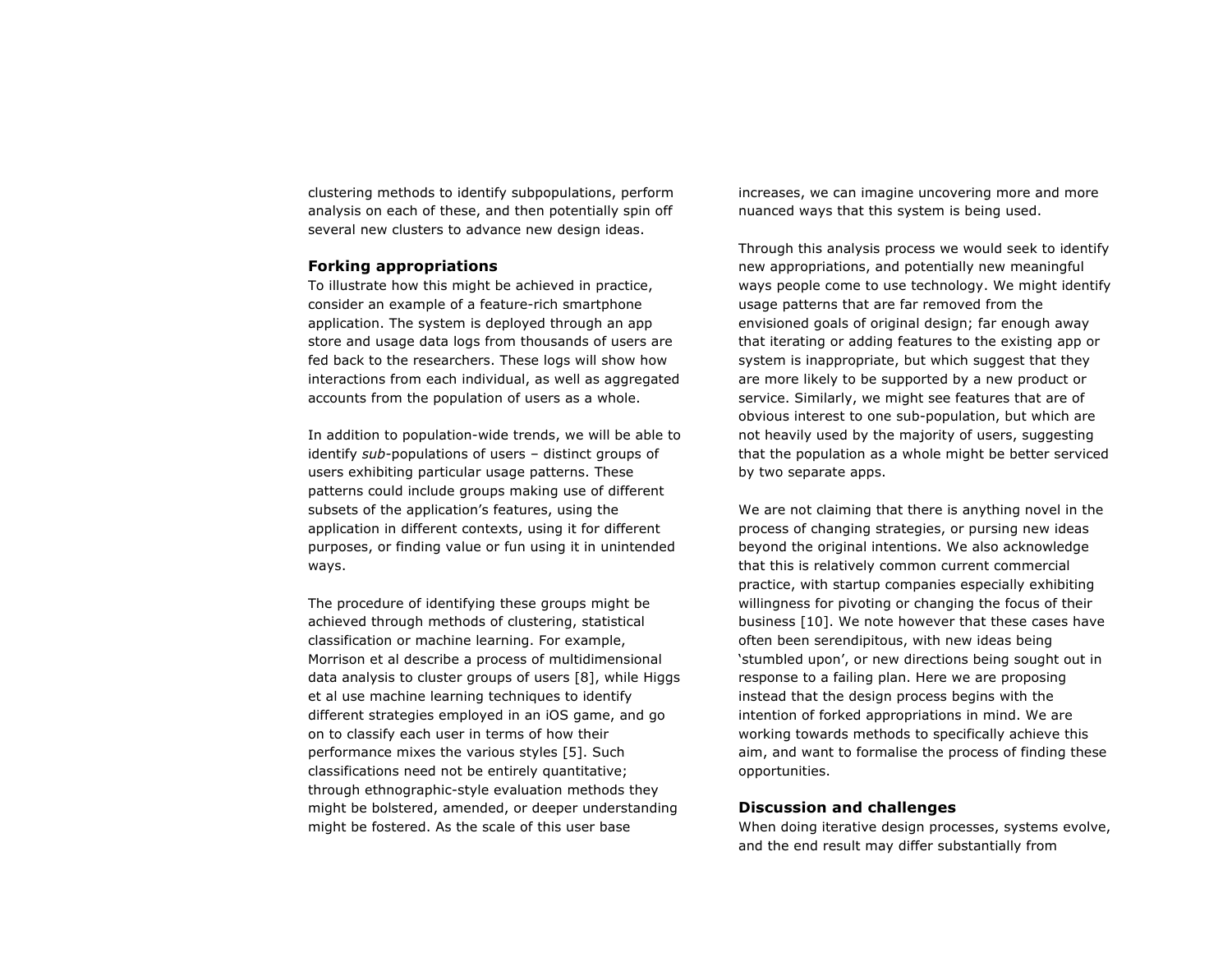designers' initial intentions. Detecting and analysing such appropriated use has become an accepted method of system evaluation, but only considering one form of use or 'general' behaviour can fail to capture the variation of a user population. Only in identifying and separately analysing *sub*-populations can evaluators gain a true understanding of how software is being used. In this position paper, we suggest that processes can be put in place to fork system appropriations, taking advantage of large-scale deployments and statistical analysis of data to identify groups of users who make various distinct appropriations of an existing system. This may inform new multiple directions for where the design of the system should be going, but also generate new ideas. Through the work we discuss here, we hope to set out a software design methodology where we consciously look for these nuanced usages and opportunities to fork the design process.

The discussions around the model Figure 1 are not new, and neither is the potential to spin out multiple new systems from a single design loop. However, it is only in recent times that such processes become feasible. Methods for large-scale deployments and research have greatly increased the amount of data available to evaluators, and increasing computational power and the evolution of statistical modelling techniques have opened the possibility for this style of work.

This process can be seen as utilising existing deployments to ground ideas for future innovations. By its nature this process is grounded in reality, and all captured data is in-situ. An additional benefit is that researchers would know exactly *which* users from the

population to target with newly designed systems for continued evaluation purposes.

We are currently engaged in working in this area, and looking to solve remaining challenges in determining the exact means by which we can statistically model and visualise our collected data to identify subpopulations, how to combine qualitative and quantitative methods to infer requirements from these groups, and how to complete the loop to feed this into the design process for new systems.

## **Acknowledgements**

We thank the other members of SUMgroup at the University of Glasgow for their collaboration, and acknowledge UK EPSRC funding (EP/F035586/1).

#### **References**

[1] Barkhuus, L. and Polichar, V. E. Empowerment through seamfulness: smart phones in everyday life. *Per. Ubi. Computing, 15*(6), 629–639 (2011).

[2] Cramer, H., Rost, M., and Bentley, F. An Introduction to research in the Large. *IJMHCI, 3*(4), i-ix (2011).

[3] Dix, A. Designing for appropriation. Proc. Proceedings of the 21st British HCI Group Annual Conference on People and Computers: HCI...but not as we know it - Volume 2, 27–30 (2007).

[4] Fallman, D. (2003) Design-oriented humancomputer interaction. In *Proceedings of the SIGCHI Conference on Human Factors in Computing Systems* (CHI '03). ACM, New York, NY, USA, 225-232.

[5] Higgs, M., Morrison, A., Girolami, M., and Chalmers, M. Analysing user behaviour through dynamic population models. *Proc.CHI '13 Extended Abstracts on Human Factors in Computing Systems,* 271–276 (2013).